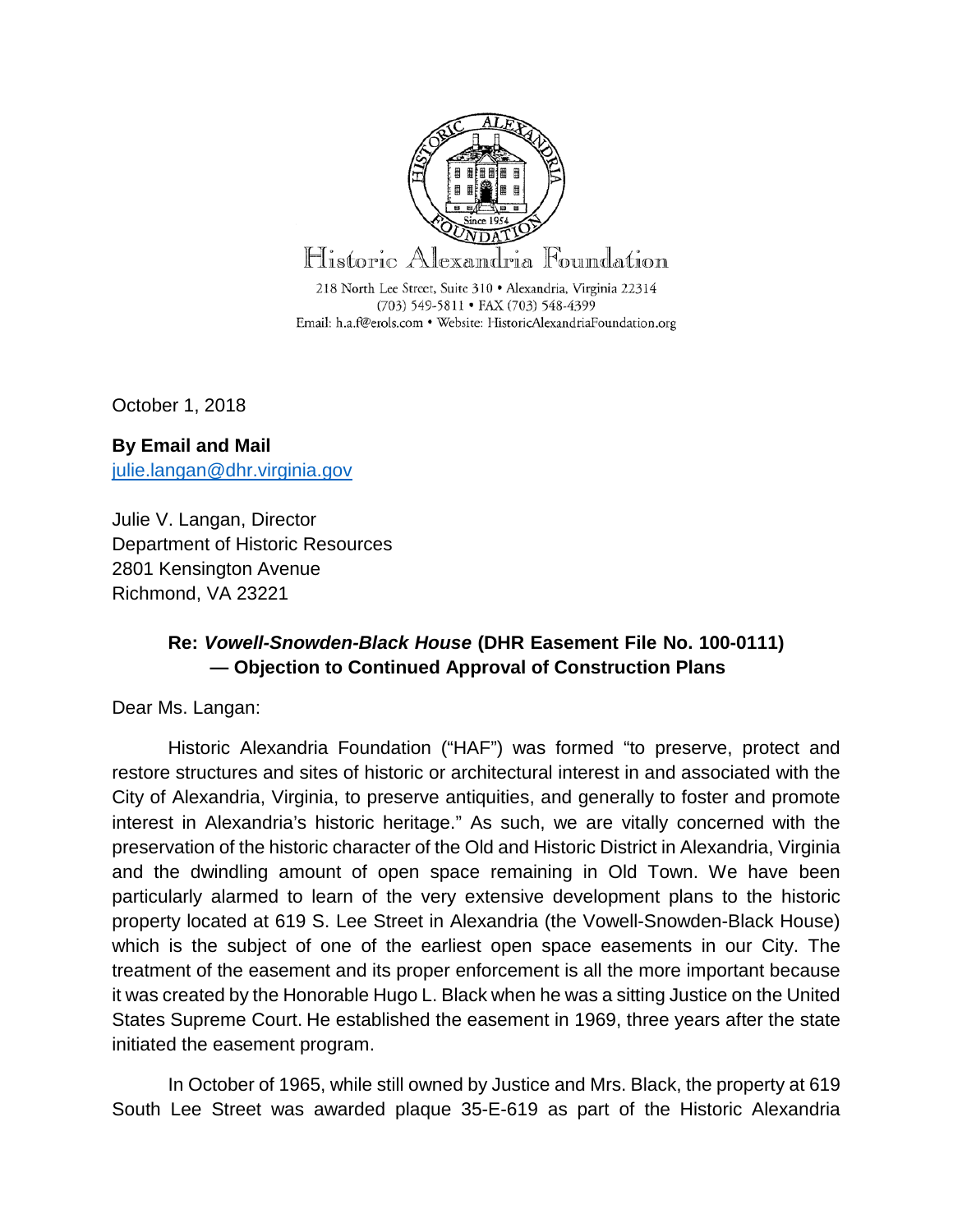Foundation's Early Building Survey. It was one of the first houses to receive that important designation. The property has long been held out as a preeminent example of Federal architecture in Alexandria. *See, e.g.,* D. Davis, S. Dorsey & R. Hall, *Alexandria Houses 1750-1830* at 112-14 (1946); Gay Montague Moore, *Seaport in Virginia, George Washington's Alexandria,* Chapter 22 (1949)("The Vowell-Snowden House"). It was included in the Historic American Buildings Survey (HABS No. VA-709) in 1966 based on work that was funded, in part, by the HAF. The HABS succinctly summarized the unique importance of the property in its "Statement of Significance" as follows:

The Vowell-Snowden-Black House, certainly one of the outstanding examples of the Federal 'row' type buildings in Alexandria, *has fortunately been spared the fate of suffocation. By precept and example it stands flush with the street, but with its extensive grounds and breathing space preserved to this day*.

HABS No. VA-709 (emphasis added). The adjoining Carriage House that fronts on Franklin Street is of such historic significance that it has its own listing as HABS No. Va-711, which was also based on work partly funded by HAF.

We have recently become aware that by letter dated October 12, 2017 the Department of Historic Resources gave its conceptual approval of a proposed rehabilitation plan for the property which by its own terms is "valid for a year from" October 12, 2017. That sunset provision is expressly required by DHR Policy No. 5:

All written letters or correspondence approving proposed work on an easement property will include a sunset clause, or a timeframe within which the work must be completed. If the work is not done within the specified timeframe, the property owner must request re-approval of the work or seek new approvals if the project has changed in any way from the previously approved proposal.

DHR Policy No. 5. We were surprised that DHR would give conceptual approval for the proposed project which shares many of the defects that led DHR to properly reject a similar plan in 2014. *See* Letter to Michael Harrington from M. Melinat & E. Tune dated Sept. 14, 2014 ("Harrington Letter").

The proposed construction would destroy the character of the open space on this property. Viewed from the street, the property would appear to have two large new buildings on Lee Street, totally changing the view shed of the property. Like the rejected proposal from 2014, the current development plan proposes demolition of the "McVeigh Curve," alteration of the fabric and streetscape view of the historically significant carriage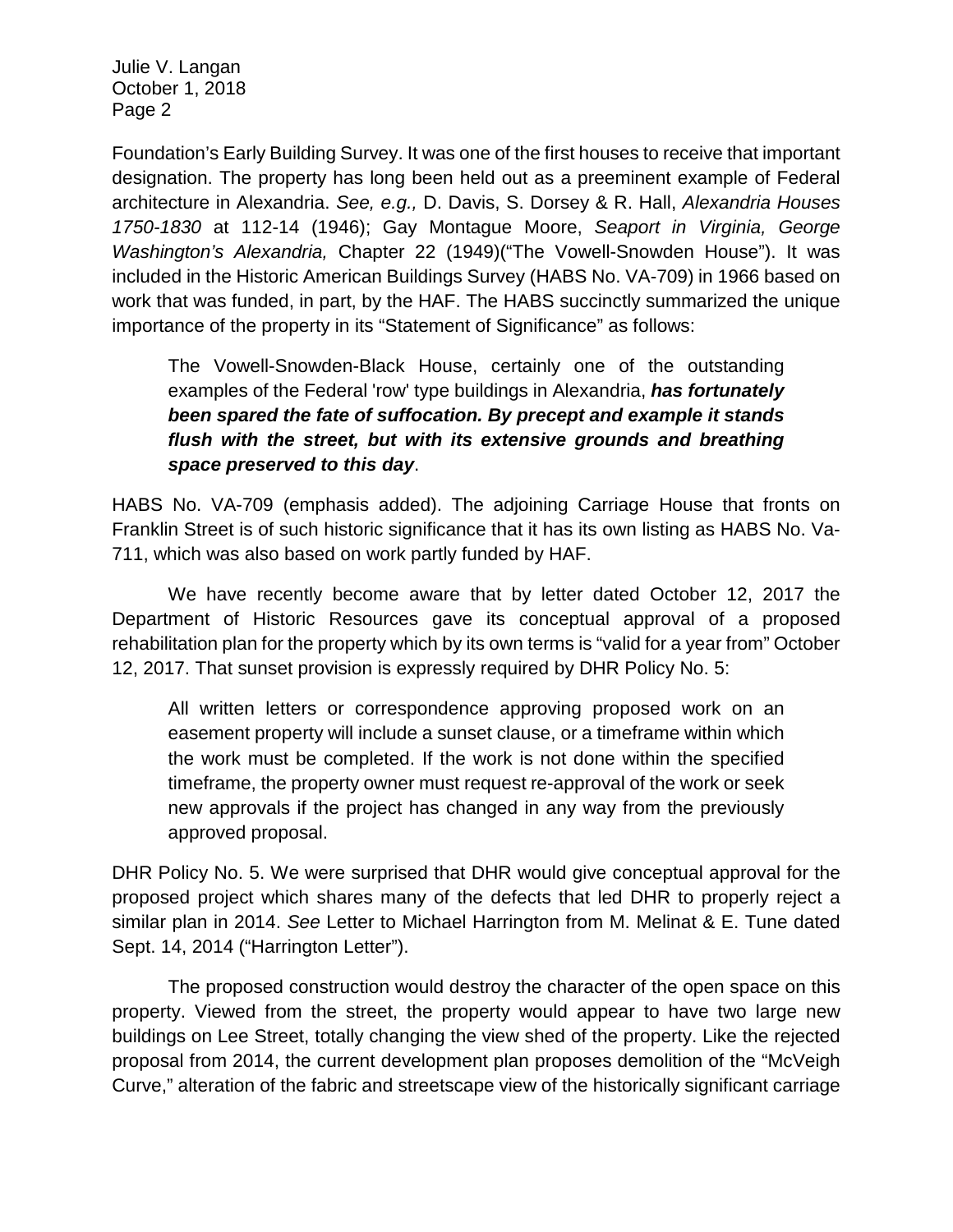l

house facing Franklin Street, and an overall increase of the gross floor area of the structures on the property from 8,156 to 14,371 square feet. That increase in size is indistinguishable from the "increase in total square footage … [that] nearly doubles that of the historic resource," and led to the denial of the application in August of 2014. Harrington Letter at 2. As succinctly stated in DHR's denial of the similar proposal in 2014, "The cumulative effect of the proposed additions would significantly compromise the historic character and integrity of the property." *Id.*

Because we believe this approval to have been improvidently given in the first instance, and contrary to the requirements of the Open Space Land Act, VA. Code §§ 10.1-*1700*, *et seq*., as well as the Department's published policies, we write to request that the approval be withdrawn, or at any rate not renewed. Fortunately, the proposed project has not yet begun and there is still time to withdraw the approval. Significantly, the City of Alexandria has not yet provided the local approvals that would be necessary to commence the construction that has been proposed.

## **A. The Easement on 619 S. Lee Street is Governed by the Open Space Land Act Which Precludes the Approval of the Proposed Construction Project.**

We assume that the Department's approval process overlooked the fact that the easement in question in this case was put in place under the Open Space Land Act, because the letter does not reflect any consideration of the requirements of that law. Perhaps during the review process the Department looked only to certain amendments to the original easement and overlooked that the easement created by Justice Black expressly invoked the Open Space Land Act.<sup>[1](#page-2-0)</sup>

We draw your attention to the following language of the Deed of Easement dated December 26, 1969, which is recorded at Deed Book 705, Page 491 in the Land Records of Alexandria. "WHEREAS, Chapter 13 of Title 10 of the Code of Virginia entitled "Open Space Land Act" (1966 c. 461) Sections 10-151 to 10-158 was enacted to preserve permanent open-space lands." *See also id. ("*the Grantors do hereby grant and convey to the Grantee an open space easement in gross over, and right in perpetuity to restrict the use of, the following described real estate")*; id.* at 492 ("The restrictions hereby imposed on the use of the property are in accord with the Commonwealth of Virginia's

<span id="page-2-0"></span> $1$  In April of 1973 a Deed of Correction to the easement was agreed to and recorded at Deed Book 757 Page 867, and that document does not repeat the express invocation of the Open Space Land Act. So it might be understandable that if one looked only at the language of the Deed of Correction the application of the Act could be overlooked. But the Deed of Correction specifically states that "With the exception of the forgoing correction, all of the other terms and conditions of the Deed of Easement shall remain in full force and effect and are hereby ratified and confirmed." Deed Book 705 Page 868.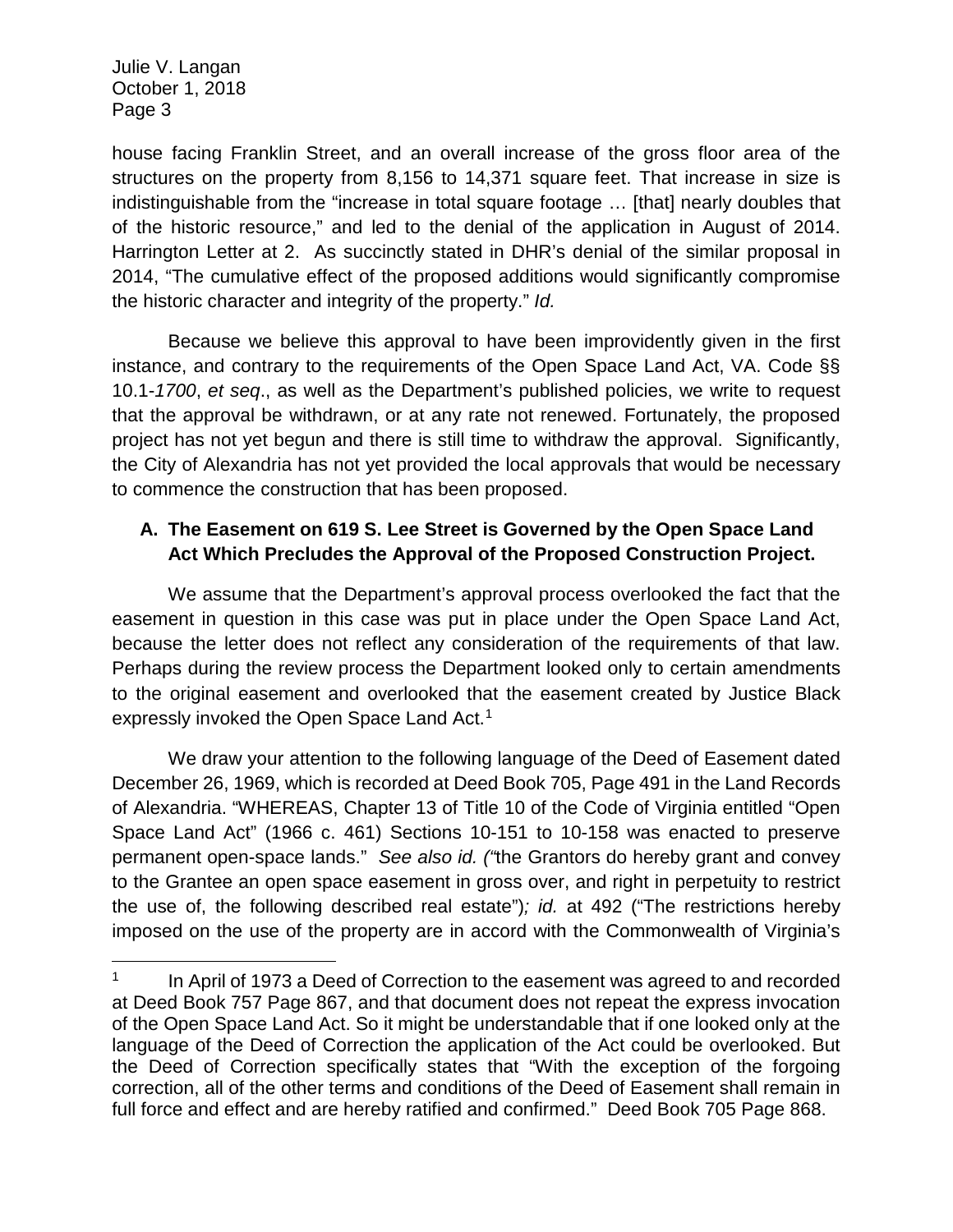policy, as set forth in … Acts., 1966, c. 461, § 2 [Open Space Land Act], to preserve scenic areas, to conserve lands and other natural resources and to preserve permanent open-space land")*.*

Because the easement on 619 S. Lee Street is an on open space easement governed by the Act, it is not sufficient for the Department to grant waivers of the easement based on its interpretation of the easement language and the *Standards for Rehabilitation* as described in the October 12<sup>th</sup> letter. The open space easement is also governed by VA. Code Ann. § 10.1-1704, which provides that:

*No open-space land*, the title to or interest or right in which has been acquired under this chapter and which has been designated as open-space land under the authority of this chapter, *shall be converted or diverted from open-space land use unless* (i) the conversion or diversion is determined by the public body to be (a) *essential to the orderly development and growth of the locality and* (b) in accordance with the official comprehensive plan for the locality in effect at the time of conversion or diversion *and* (ii) *there is substituted other real property which is (a) of at least equal fair market value, (b) of greater value as permanent open-space land than the land converted or diverted and (c) of as nearly as feasible equivalent usefulness and location for use as permanent open-space land as is the land converted or diverted. The public body shall assure that the property substituted will be subject to the provisions of this chapter*.

Va. Code Ann. § 10.1-1704 (emphasis added).

It is clear from the October 12, 2017 letter of approval that the required analysis was not performed, and the proposed additional construction on the 619 S. Lee Street property could not possibly satisfy the requirement of being "*essential to the orderly development and growth of the locality.*" *Id.* To the contrary, the construction project runs directly contrary to the avowed legislative purpose "to preserve … historic and scenic areas." 1966 Va. Acts. Ch. 461, Section 2. For this reason alone we urge the Department to withdraw its approval as having been extended contrary to the positive commands of the Open Space Land Act which the Department of Historic Resources is charged with administering.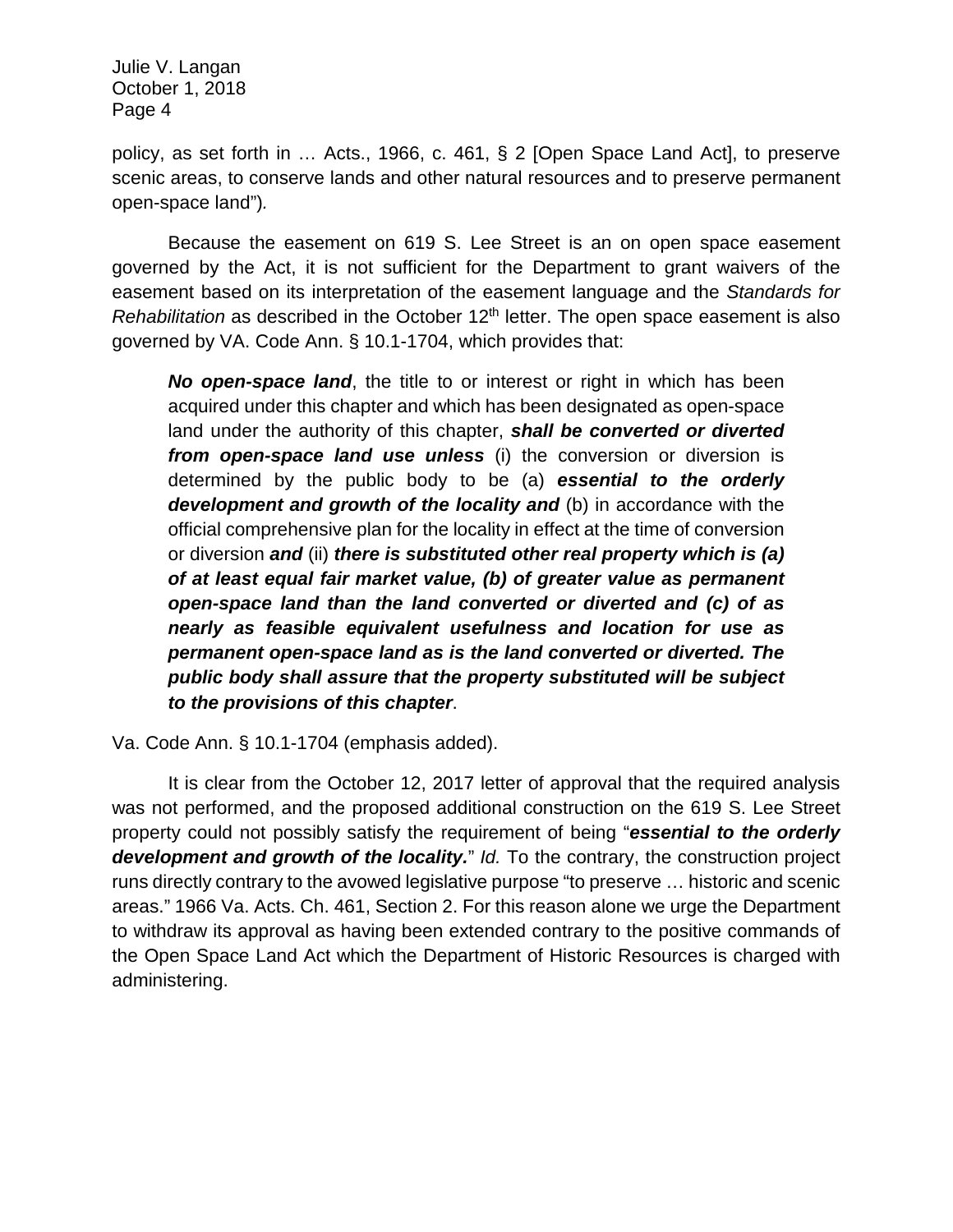#### **B. The Proposed Project Is Contrary to the Express Provisions of the Easement.**

The Department's October 12, 2017 letter expresses the opinion that "the proposed rehabilitative scope of work … appears consistent with the easement provisions…." We do not believe this assessment is correct, and respectfully draw your attention to the following provisions of the Deed of Easement.

The restrictions hereby imposed on the use of the property are in accord with the Commonwealth of Virginia's policy, as set forth in Acts, 1966, c. 632, to preserve historical properties in the Commonwealth of Virginia, and in Acts., 1966, c. 461, § 2, to preserve scenic areas, to conserve lands and other natural resources and to preserve permanent open-space land, and the acts with the Grantors, their heirs, successors and assigns, so covenant to do and not to do upon the property, and the restrictions which the Grantee is hereby entitled to enforce shall be as follows:

- 1. *The manor house will be maintained and preserved in its present state as nearly as practicable*, though structural changes, alternations, additions or improvements *as would not* in the opinion of the Grantee *fundamentally alter the historic character of the house* may be made thereto by the owner, provided that the prior written approval of Grantee to such change, alteration, addition or improvement shall have been obtained. [Deed Book 705 Page 493](emphasis added)
- 2. *No building or structure shall be built or maintained on the property other than (i) the manor house, (ii) the old carriage houses and adjoining servant's quarters, (iii) a tennis court and other outbuildings and structures which are commonly or*  appropriately incidental to a single family dwelling including *without limitation a swimming pool and garage*; provided; however, that after the date of this Deed of Easement, *no building or structure described herein shall be altered, restored, renovated or extended and no structure described herein constructed* except at such place and in such a way that would in opinion of Grantee *be in keeping with the historic character of the house*, and provided that the prior written approval of Grantee to such action shall have been obtained. [Deed Book 757 Page 868](emphasis added)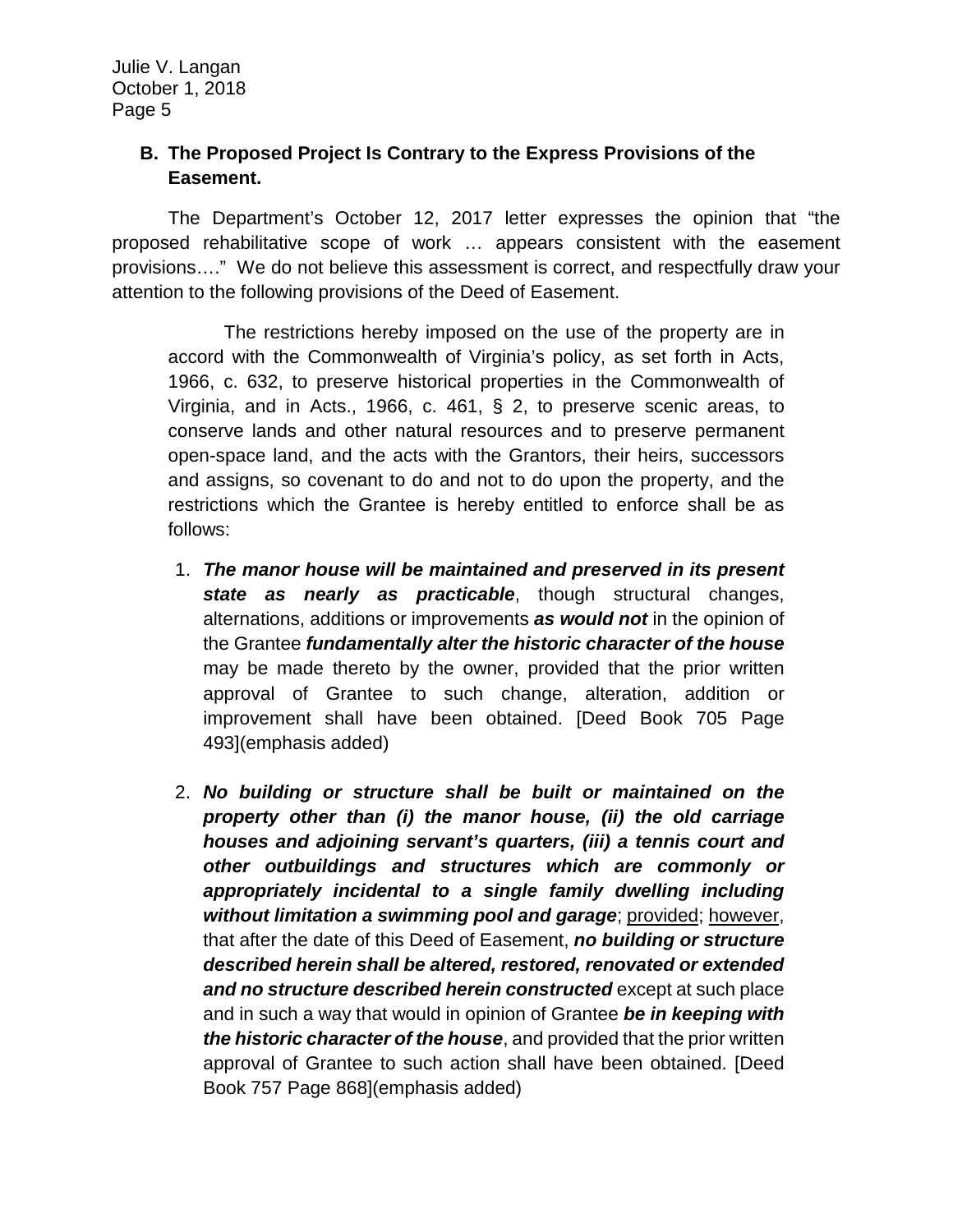> 3. No industrial or commercial activities shall be carried on on the property except such as can be carried on from the buildings or structures described in 2 above *without alteration of their external appearance*…. [Deed Book 705 Page 493](emphasis added).

The Virginia Supreme Court has recently stressed that "construing a deed [of conservation easement] is to give effect to the parties' intention as expressed by them in the words they have used." *Wetlands Am. Trust, Inc. v. White Cloud Nine Ventures, L.P.,*  291 Va. 153, 160, 782 S.E.2d 131, 135 (2016). "[E]ffect should be given to every part of [a conservation easement], if possible, and no part thereof should be discarded as superfluous or meaningless." *Id.* at 161, 782 S.E.2d at 136.

We do not believe that any fair reading of the Deeds creating the conservation and open space easements governing 619 S. Lee Street could be consistent with the expansive additions that are being planned for the property. They do not "maintain[] and preserve [the Manor House] in its [1969] present state as nearly as practicable." Deed Book 705 Page 493. The dramatic expansion of the dwelling "fundamentally alter[s] the historic character of the house." *Id.* The proposal will remove features of the property expressly set forth in the easement for protection (e.g., the tennis court). Instead of honoring the injunction that "no building or structure described herein shall be altered, restored, renovated or extended and no structure described herein constructed" the proposal relies upon the limited grant of discretion to allow approval of changes "in keeping with the historic character of the house" to justify a wholesale redevelopment of the property.

The purpose of the easement given to the Commonwealth by Justice Black can only be read in context of the grantor's desire to ensure for posterity the home that he lived in and treasured throughout his lengthy public career as an Associate Justice of the Supreme Court. The manifest purpose of the easement was to ensure that future generations would be able to see the property as the Justice lived and worked in it gardens, tennis court, outbuildings and all. While the 1973 amendment was agreed to in order to allow for the "maintenance of the existing tennis court" and permit the "erection and maintenance of certain other facilities," Deed Book Page 757 Page 867, the additional authority granted was intentionally quite limited. It certainly did not authorize the removal of the tennis court that was expressly called out in the easement as something requiring "maintenance."

In short, if the DHR is to "give effect to the parties' intention as expressed by them in the words they have used." *Wetlands,* 291 Va. at 160, 782 S.E.2d at 135, the objective should be to maintain the property as closely as possible in its condition in 1973. We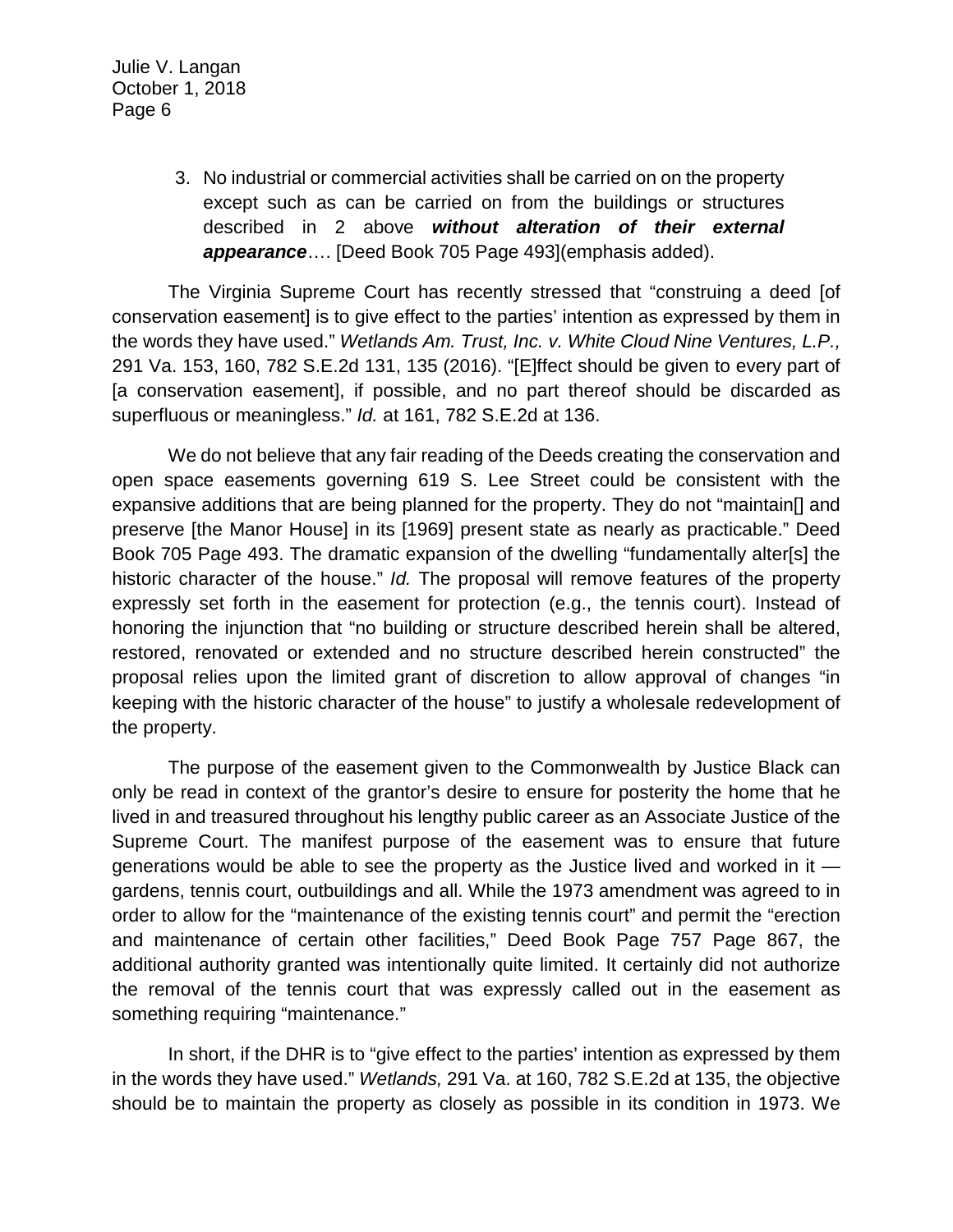respectfully submit that the current plans for development of the site run contrary to the express intent of the easement.

# **C. The Proposed Project Is Contrary to the Department's Published Standards for Implementing the Historic Preservation Easement Program.**

#### *1) DHR Policy No. 6 Should Properly be Applied to Such an Extensive Alteration in the Open Space of the Property Under Easement.*

Given the dramatic encroachment on and use of the existing open space proposed for the 619 S. Lee Street property, it is apparent the applicant's request for permission to engage in this extensive building project should properly be considered as tantamount to a full-blown amendment to the existing easement. As such it should be considered under the standards set forth in the Department's Historic Preservation Easement Program Policy No. 6, which requires that "An amendment should strengthen the protection afforded by the original easement to the resource(s) on the property.… An amendment should not compromise the historic, architectural, archaeological, open space, cultural, or other environmental resources which the easement was intended to protect." Far from complying with this policy, the proposed construction project will dramatically encroach upon the existing open space and significantly alter the historic landscape of the property. The proposed additions are purely matters of convenience and personal taste of the current owners seeking to dramatically increase the size of this historic urban residence.

# *2) The Planned Construction Is Incompatible with DHR Policy No. 5*

Moreover, the details of the proposed construction do not comply with the relevant *Secretary of the Interior's Standards for the Treatment of Historic Properties with Guidelines for the Treatment of Cultural Landscapes* (National Park Service, as amended) which the Easement Program Staff are charged to employ when reviewing applications for work on easement properties under the DHR Policy No. 5.

One example of the failure to comply with Policy No. 5 is found in the proposed treatment of one of the noted historical features of the house at 619 S. Lee Street. The planned construction proposes to modify the hyphen joining the ell to the main block of the house to remove the distinctive curved treatment. The Pollard Memorandum dated Sept. 21, 2017 at 2 suggests, incorrectly, that this is not part of the historic fabric of the property. *Id*. ("The curved treatment does not appear in the historic photos included in the HABS report on the property."). But this highly distinctive and historic treatment of connecting the original kitchen outbuilding to the main block of the house is a well-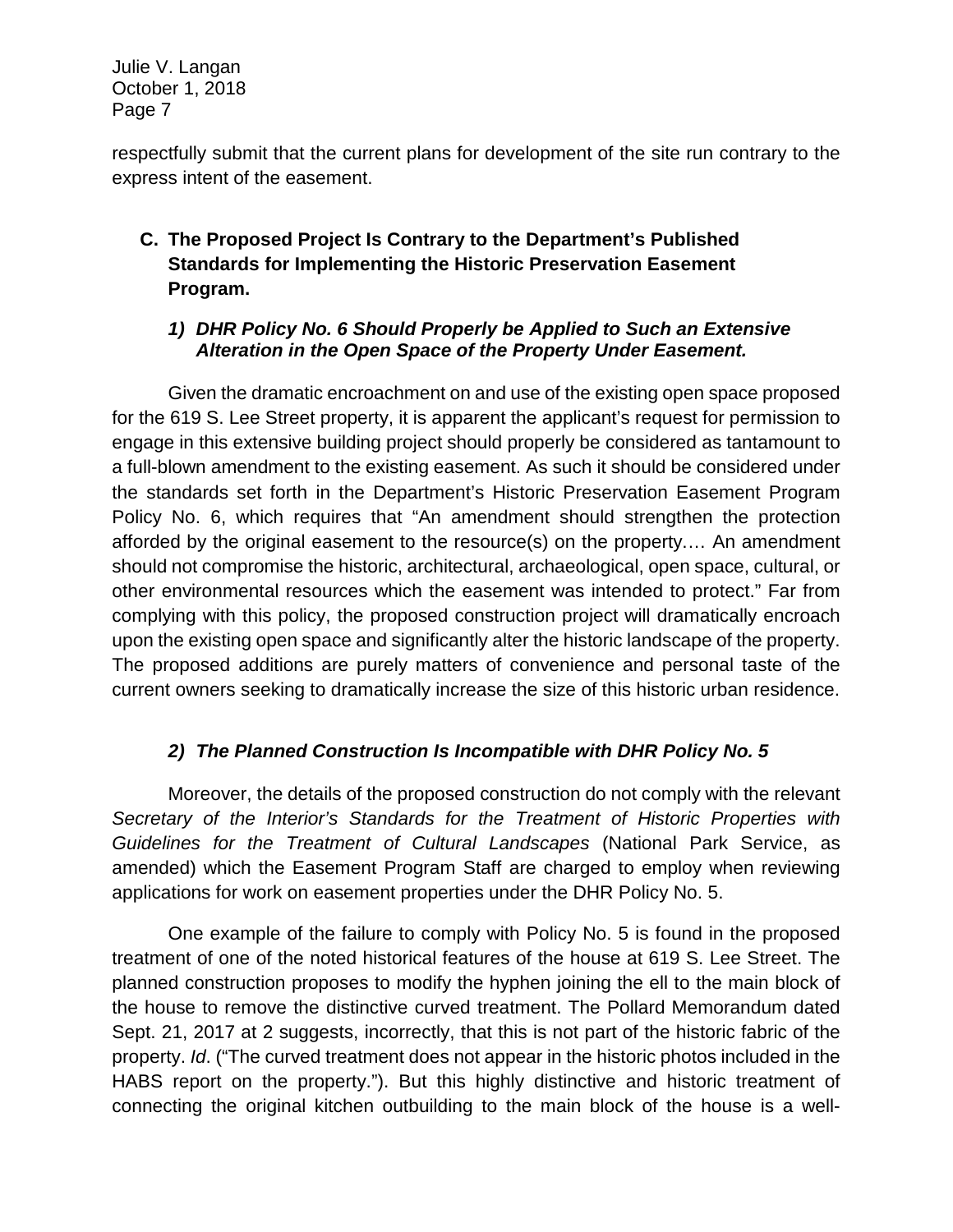documented and noted feature of this property. *See*, HABS No. VA-709 at 6 ("The hyphen where it was joined to the main house was rounded so as not to interfere with the windows upstairs and down."); D. Davis, S. Dorsey & R. Hall, Alexandria Houses 1750-1830 at 114 (1946)("The ell, originally a separate dependency, has been rounded where it joins the main structure in order not to obstruct a window."). Whether this was original to the 1798 structure is not the question. "Changes to a property that have acquired historic significance in their own right will be retained and preserved." 36 C.F.R. § 68.3(b)(4). We submit it is not consistent the Department of Interior *Standards for Preservation* 3-6 to destroy this distinctive historical feature. 36 C.F.R. § 68.3(a)(3)-(6), (b)(4)(2017). When DHR reviewed a similar proposal to demolish this feature in 2014, the request was properly denied.

Similarly, the current construction plans seek to alter the historically significant Carriage House. HABS No. Va-711. A similar plan to alter the exterior facing Franklin Street with the addition of windows was properly rejected in 2014 as being inconsistent with *Standards* 1, 2, 3. Harrington Letter at 3 ("New window openings are not permitted on the façade (south elevation) of the structure."); *see* 36 C.F.R. § 68.3(b)(1)-(3). The same ruling should be enforced under the present construction plan. The fact that the proposed new windows are smaller than proposed in prior plans does nothing to address the principles set forth in *Standards* 1, 2 & 3.

The new opening at the rear end of the existing one-story flounder wing, and the basement is similarly contrary to *Standards 1-3, 9* and the prior treatment of similar requests. Harrington Letter at 2 ("no new openings are permitted on the historic house").

Unfortunately, the proposed extensive additions to the 619 S. Lee Street property, which include the three separate and substantial additional structures does not comply with the policies set forth in 36 C.F.R. § 68.3(b)(9)("requiring that "New additions, exterior alterations or related new construction will not destroy historic materials, features and spatial relationships that characterize the property."). In this case, the extensive in-fill of the open space, which will dominate every portion and view-point of the property will dramatically change what has appropriately been noted as the properties defining characteristic: "*its extensive grounds and breathing space preserved to this day."* HABS No. Va-709 (emphasis added).

\* \* \*